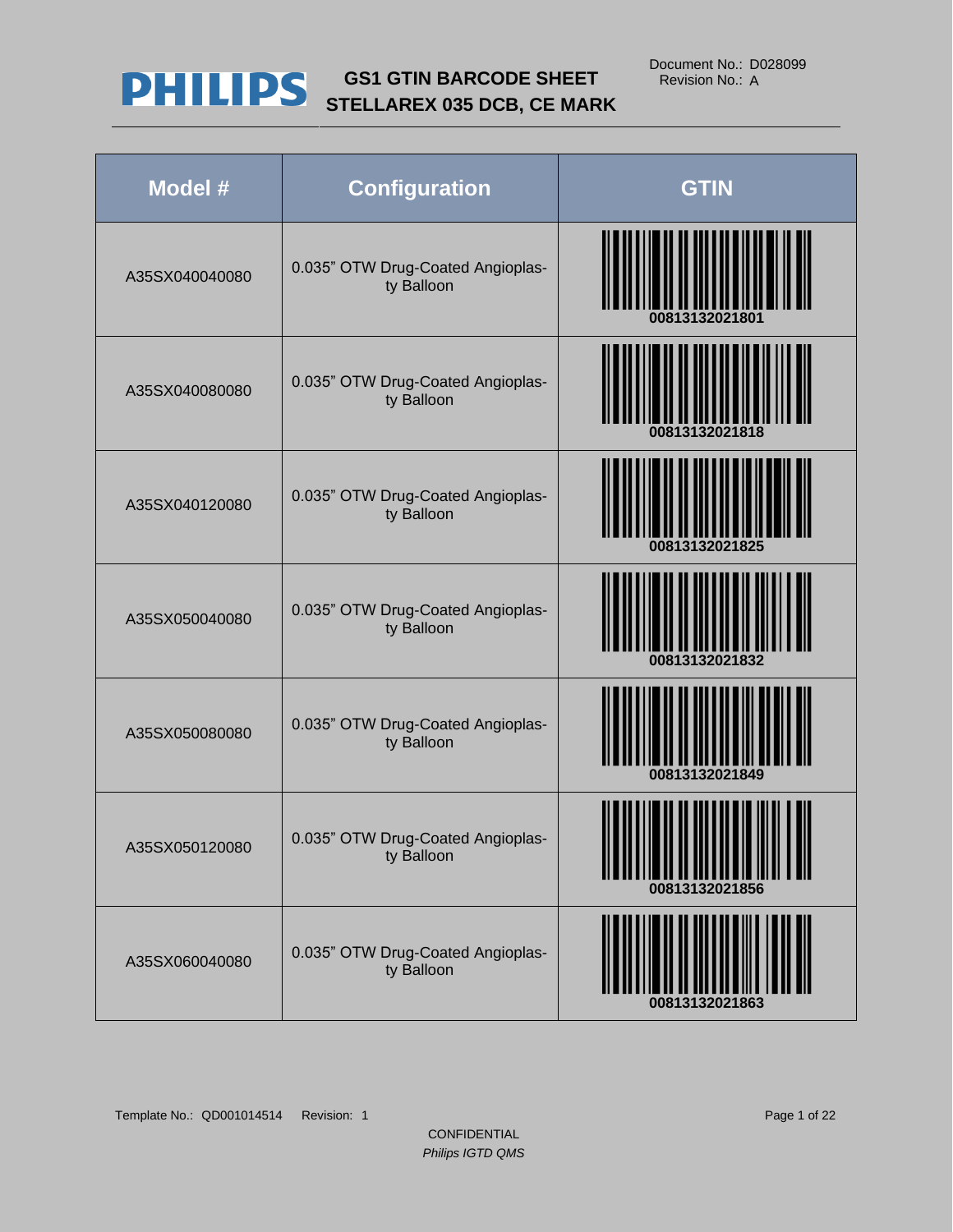

| Model #        | <b>Configuration</b>                            | <b>GTIN</b>    |
|----------------|-------------------------------------------------|----------------|
| A35SX060080080 | 0.035" OTW Drug-Coated Angioplas-<br>ty Balloon | 00813132021870 |
| A35SX060120080 | 0.035" OTW Drug-Coated Angioplas-<br>ty Balloon | 00813132021894 |
| A35SX040040135 | 0.035" OTW Drug-Coated Angioplas-<br>ty Balloon | 00813132021900 |
| A35SX040080135 | 0.035" OTW Drug-Coated Angioplas-<br>ty Balloon | 00813132021917 |
| A35SX040120135 | 0.035" OTW Drug-Coated Angioplas-<br>ty Balloon | 00813132021962 |
| A35SX050040135 | 0.035" OTW Drug-Coated Angioplas-<br>ty Balloon | 00813132021979 |
| A35SX050080135 | 0.035" OTW Drug-Coated Angioplas-<br>ty Balloon | 00813132021986 |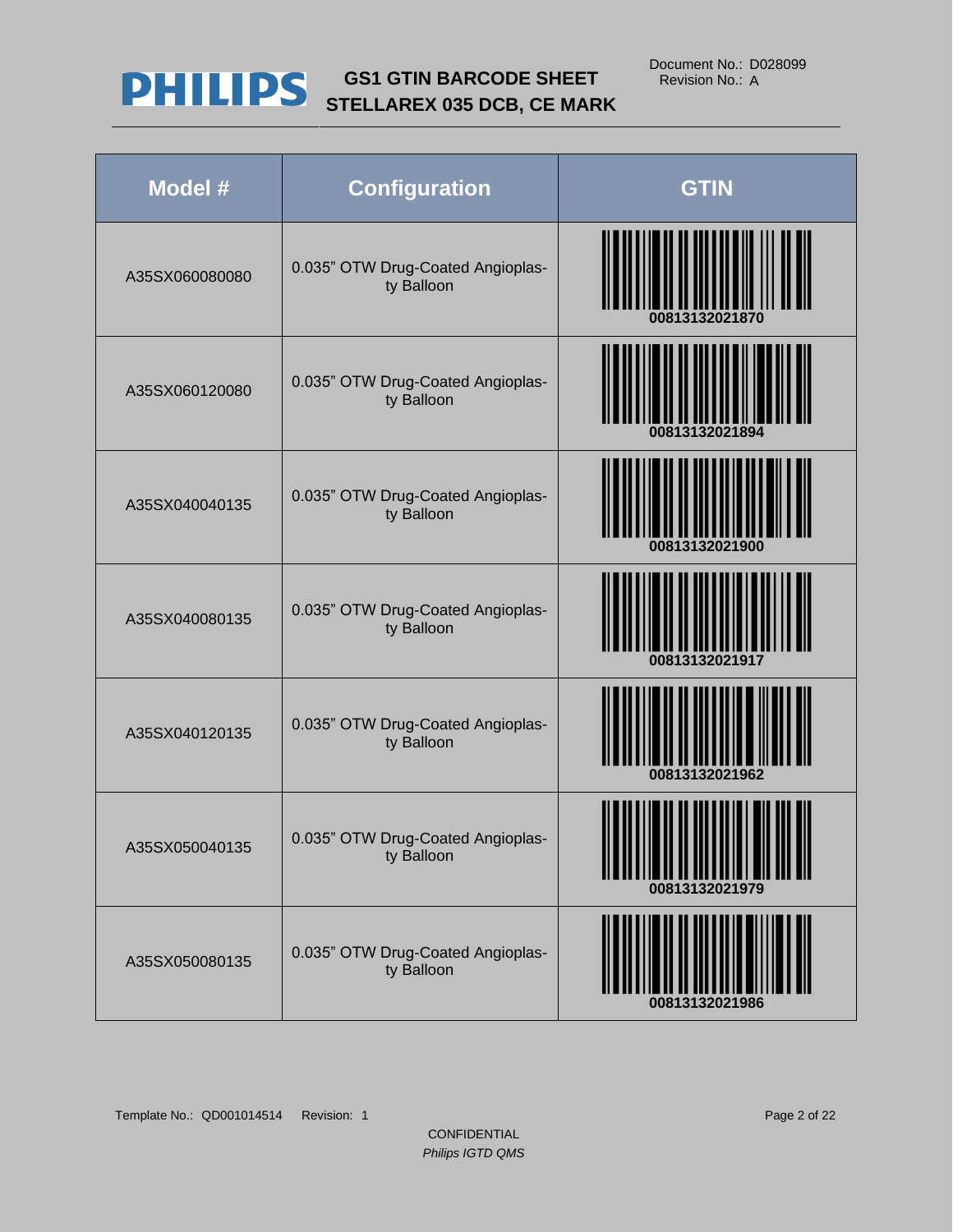

| Model #          | <b>Configuration</b>                            | <b>GTIN</b>    |
|------------------|-------------------------------------------------|----------------|
| A35SX050120135   | 0.035" OTW Drug-Coated Angioplas-<br>ty Balloon | 00813132021993 |
| A35SX060040135   | 0.035" OTW Drug-Coated Angioplas-<br>ty Balloon | 00813132022006 |
| A35SX060080135   | 0.035" OTW Drug-Coated Angioplas-<br>ty Balloon | 00813132022013 |
| A35SX060120135   | 0.035" OTW Drug-Coated Angioplas-<br>ty Balloon | 00813132022020 |
| A35SX040040080-C | 0.035" OTW Drug-Coated Angioplas-<br>ty Balloon | 00813132024307 |
| A35SX040040135-C | 0.035" OTW Drug-Coated Angioplas-<br>ty Balloon | 00813132024390 |
| A35SX040080080-C | 0.035" OTW Drug-Coated Angioplas-<br>ty Balloon |                |
| A35SX040080135-C | 0.035" OTW Drug-Coated Angioplas-<br>ty Balloon | 00813132024406 |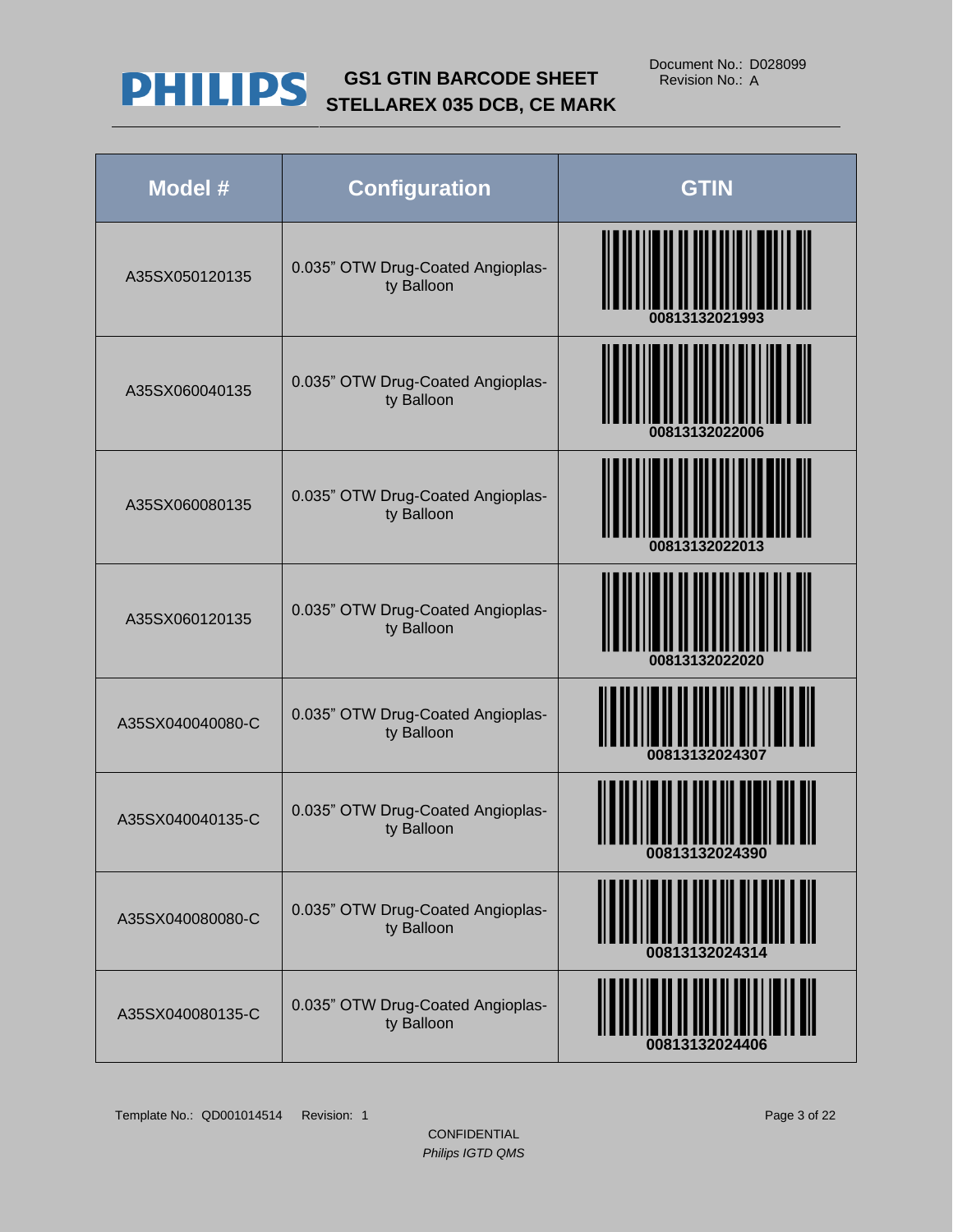

| Model #           | <b>Configuration</b>                            | <b>GTIN</b>                               |
|-------------------|-------------------------------------------------|-------------------------------------------|
| A35SX040120080-C  | 0.035" OTW Drug-Coated Angioplas-<br>ty Balloon | <u>                                  </u> |
| A35SX040120135-C  | 0.035" OTW Drug-Coated Angioplas-<br>ty Balloon | <b>THE REAL PROPERTY OF PROPERTY</b>      |
| A35SX050040080-C  | 0.035" OTW Drug-Coated Angioplas-<br>ty Balloon | <b>TITULIUM ALLU</b><br>00813132024338    |
| A35SX050040135-C  | 0.035" OTW Drug-Coated Angioplas-<br>ty Balloon |                                           |
| A35SX050080080-C  | 0.035" OTW Drug-Coated Angioplas-<br>ty Balloon |                                           |
| A35SX050080135-C  | 0.035" OTW Drug-Coated Angioplas-<br>ty Balloon |                                           |
| A35SX050120080-C  | 0.035" OTW Drug-Coated Angioplas-<br>ty Balloon |                                           |
| A35SX050120135-C  | 0.035" OTW Drug-Coated Angioplas-<br>ty Balloon | 00813132024437                            |
| A35SX060040080-C  | 0.035" OTW Drug-Coated Angioplas-<br>ty Balloon |                                           |
| A35SX060040135-C, | 0.035" OTW Drug-Coated Angioplas-<br>ty Balloon |                                           |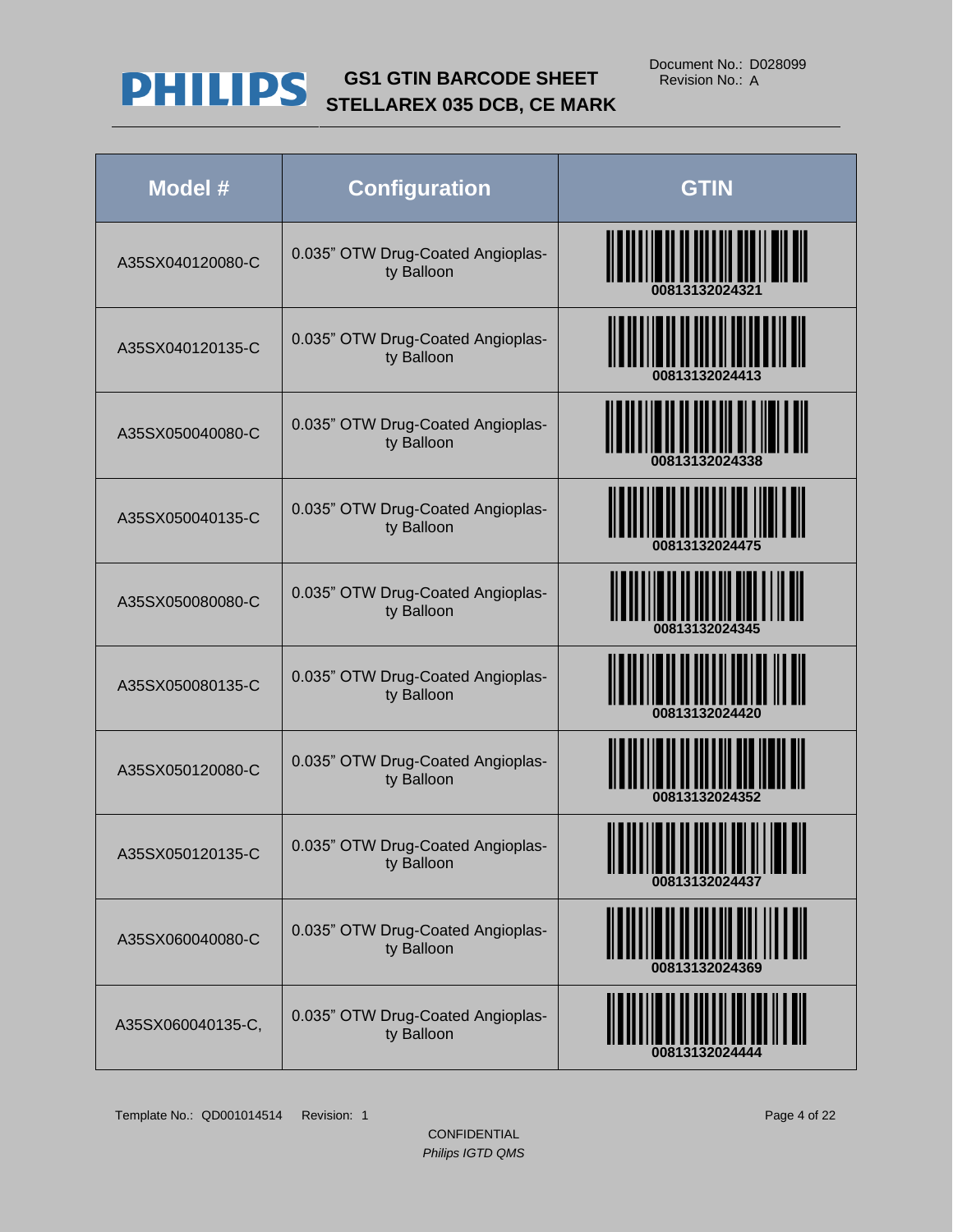

| Model #          | <b>Configuration</b>                            | <b>GTIN</b>                         |
|------------------|-------------------------------------------------|-------------------------------------|
| A35SX060080080-C | 0.035" OTW Drug-Coated Angioplas-<br>ty Balloon | <u> HIII NIHINI YA MATU WA TANZ</u> |
| A35SX060080135-C | 0.035" OTW Drug-Coated Angioplas-<br>ty Balloon |                                     |
| A35SX060120080-C | 0.035" OTW Drug-Coated Angioplas-<br>ty Balloon |                                     |
| A35SX060120135-C | 0.035" OTW Drug-Coated Angioplas-<br>ty Balloon | 00813132024468                      |
| A35SX040040080-F | 0.035" OTW Drug-Coated Angioplas-<br>ty Balloon | <br>00813132025793                  |
| A35SX040060080-F | 0.035" OTW Drug-Coated Angioplas-<br>ty Balloon | 00813132025816                      |
| A35SX040080080-F | 0.035" OTW Drug-Coated Angioplas-<br>ty Balloon |                                     |
| A35SX040100080-F | 0.035" OTW Drug-Coated Angioplas-<br>ty Balloon | 00813132025854                      |
| A35SX040120080-F | 0.035" OTW Drug-Coated Angioplas-<br>ty Balloon |                                     |
| A35SX050040080-F | 0.035" OTW Drug-Coated Angioplas-<br>ty Balloon |                                     |

Template No.: QD001014514 Revision: 1 Page 5 of 22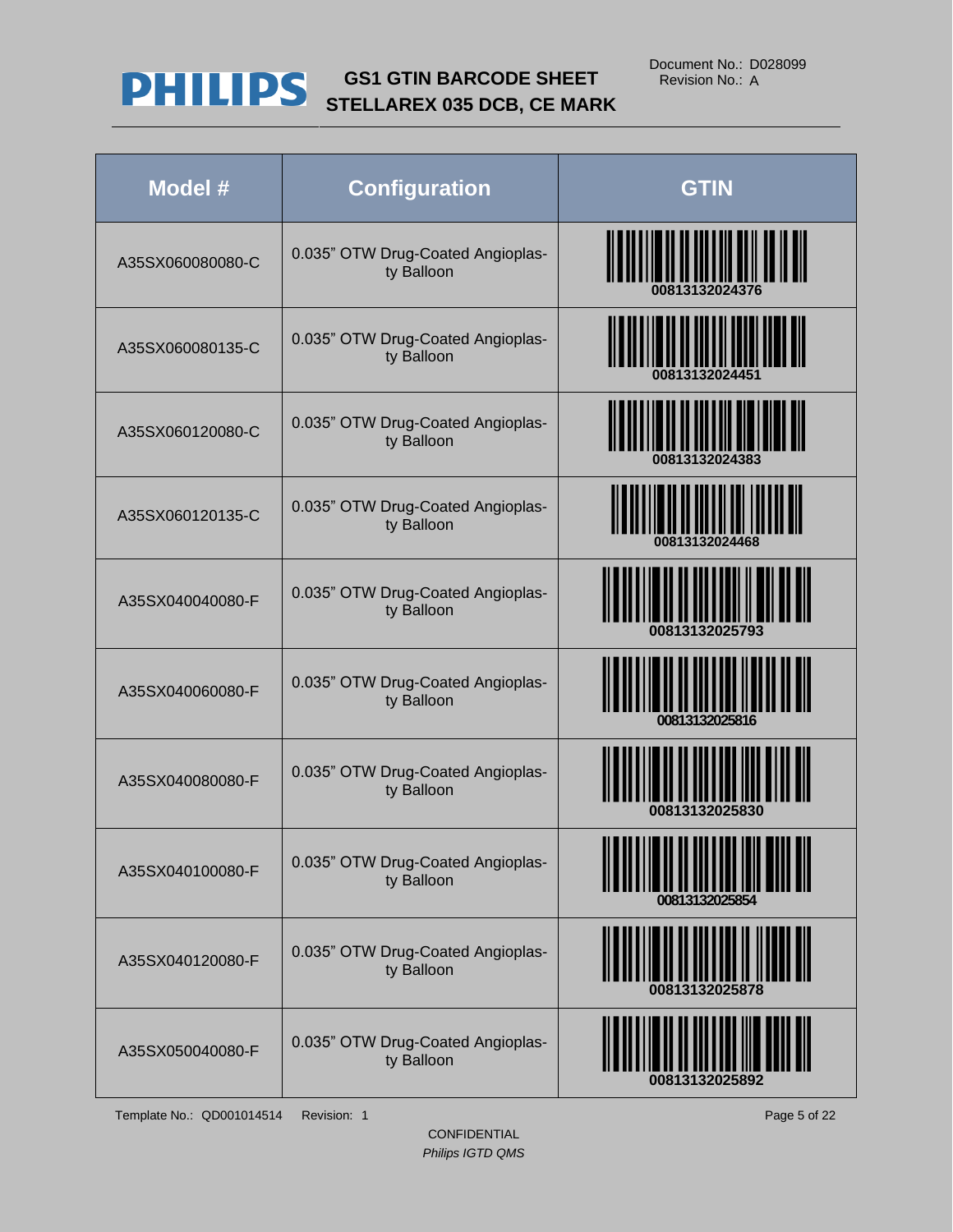

| Model #          | <b>Configuration</b>                            | <b>GTIN</b>               |
|------------------|-------------------------------------------------|---------------------------|
| A35SX050060080-F | 0.035" OTW Drug-Coated Angioplas-<br>ty Balloon |                           |
| A35SX050080080-F | 0.035" OTW Drug-Coated Angioplas-<br>ty Balloon |                           |
| A35SX050100080-F | 0.035" OTW Drug-Coated Angioplas-<br>ty Balloon |                           |
| A35SX050120080-F | 0.035" OTW Drug-Coated Angioplas-<br>ty Balloon | <u>H II IIIII IIIIIII</u> |
| A35SX060040080-F | 0.035" OTW Drug-Coated Angioplas-<br>ty Balloon | <u> IIIIIIIIIIIIII</u>    |
| A35SX060060080-F | 0.035" OTW Drug-Coated Angioplas-<br>ty Balloon | 0081313202601             |
| A35SX060080080-F | 0.035" OTW Drug-Coated Angioplas-<br>ty Balloon |                           |
| A35SX060100080-F | 0.035" OTW Drug-Coated Angioplas-<br>ty Balloon |                           |
| A35SX060120080-F | 0.035" OTW Drug-Coated Angioplas-<br>ty Balloon |                           |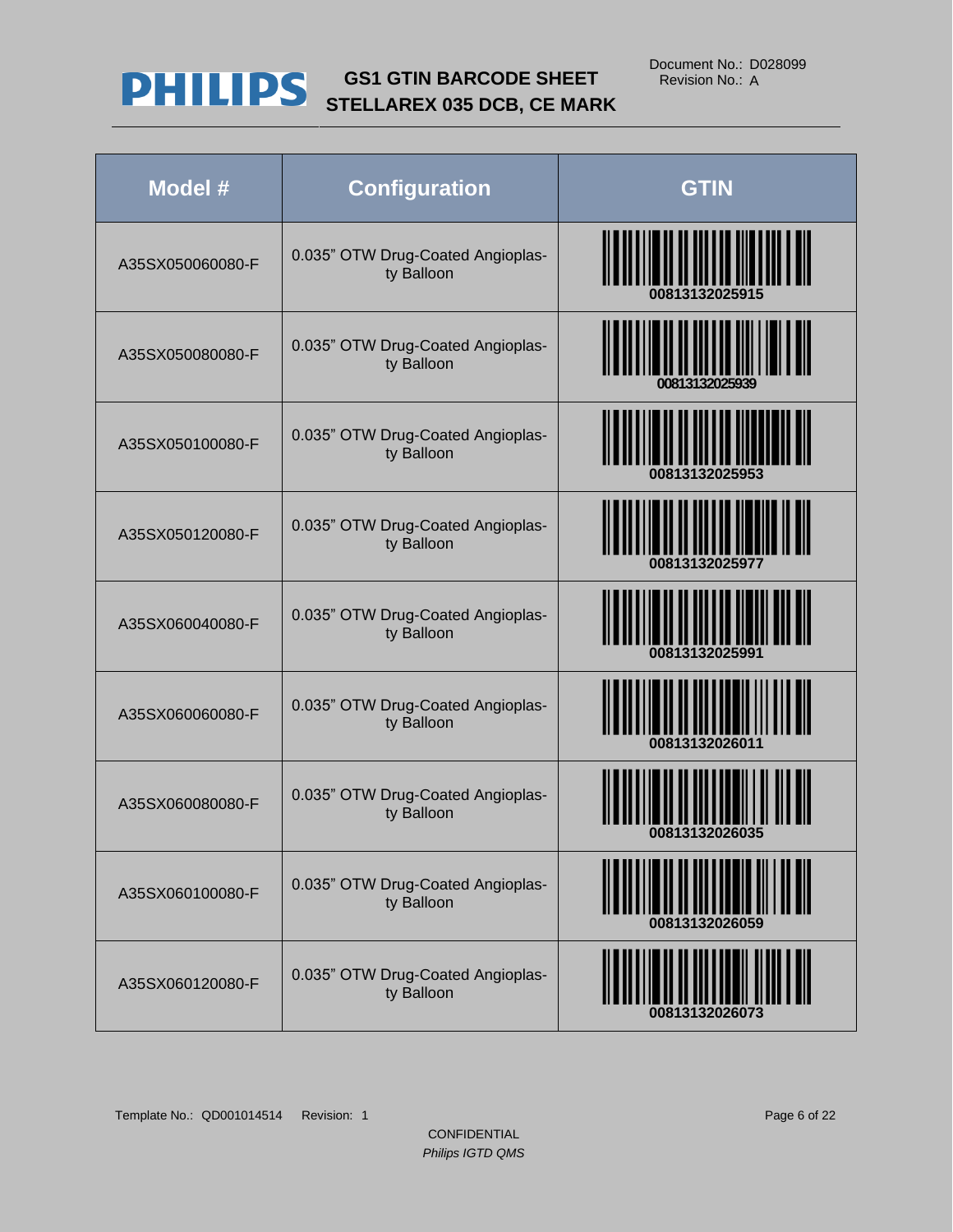

| Model #          | <b>Configuration</b>                            | <b>GTIN</b>                                  |
|------------------|-------------------------------------------------|----------------------------------------------|
| A35SX040040135-F | 0.035" OTW Drug-Coated Angioplas-<br>ty Balloon | <b>                   </b><br>00813132025809 |
| A35SX040060135-F | 0.035" OTW Drug-Coated Angioplas-<br>ty Balloon |                                              |
| A35SX040080135-F | 0.035" OTW Drug-Coated Angioplas-<br>ty Balloon | <b>II IIII III IIII III</b>                  |
| A35SX040100135-F | 0.035" OTW Drug-Coated Angioplas-<br>ty Balloon |                                              |
| A35SX040120135-F | 0.035" OTW Drug-Coated Angioplas-<br>ty Balloon |                                              |
| A35SX050040135-F | 0.035" OTW Drug-Coated Angioplas-<br>ty Balloon |                                              |
| A35SX050060135-F | 0.035" OTW Drug-Coated Angioplas-<br>ty Balloon |                                              |
| A35SX050080135-F | 0.035" OTW Drug-Coated Angioplas-<br>ty Balloon | <u>II II IIII III III III III</u>            |
| A35SX050100135-F | 0.035" OTW Drug-Coated Angioplas-<br>ty Balloon |                                              |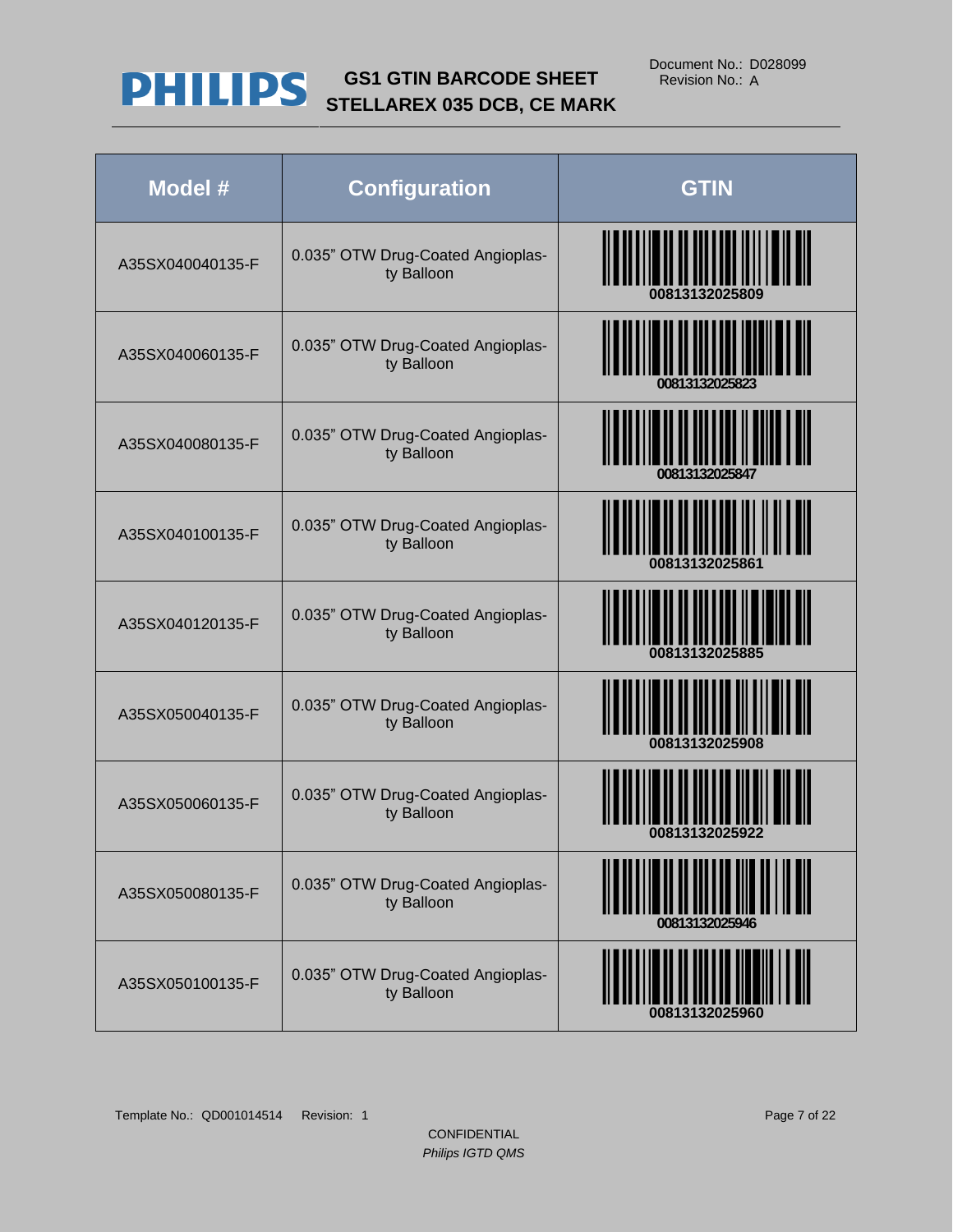

| Model #          | <b>Configuration</b>                            | <b>GTIN</b>                                        |
|------------------|-------------------------------------------------|----------------------------------------------------|
| A35SX050120135-F | 0.035" OTW Drug-Coated Angioplas-<br>ty Balloon | 00813132025984                                     |
| A35SX060040135-F | 0.035" OTW Drug-Coated Angioplas-<br>ty Balloon | <u> III yn y brening yn y gw</u><br>00813132026004 |
| A35SX060060135-F | 0.035" OTW Drug-Coated Angioplas-<br>ty Balloon | <u> IIIIIIIIIIII</u><br>00813132026028             |
| A35SX060080135-F | 0.035" OTW Drug-Coated Angioplas-<br>ty Balloon | 00813132026042                                     |
| A35SX060100135-F | 0.035" OTW Drug-Coated Angioplas-<br>ty Balloon | 00813132026066                                     |
| A35SX060120135-F | 0.035" OTW Drug-Coated Angioplas-<br>ty Balloon | 00813132026080                                     |
| A35SX040040080-G | 0.035" OTW Drug-Coated Angioplas-<br>ty Balloon | 00813132026097                                     |
| A35SX040060080-G | 0.035" OTW Drug-Coated Angioplas-<br>ty Balloon |                                                    |
| A35SX040080080-G | 0.035" OTW Drug-Coated Angioplas-<br>ty Balloon |                                                    |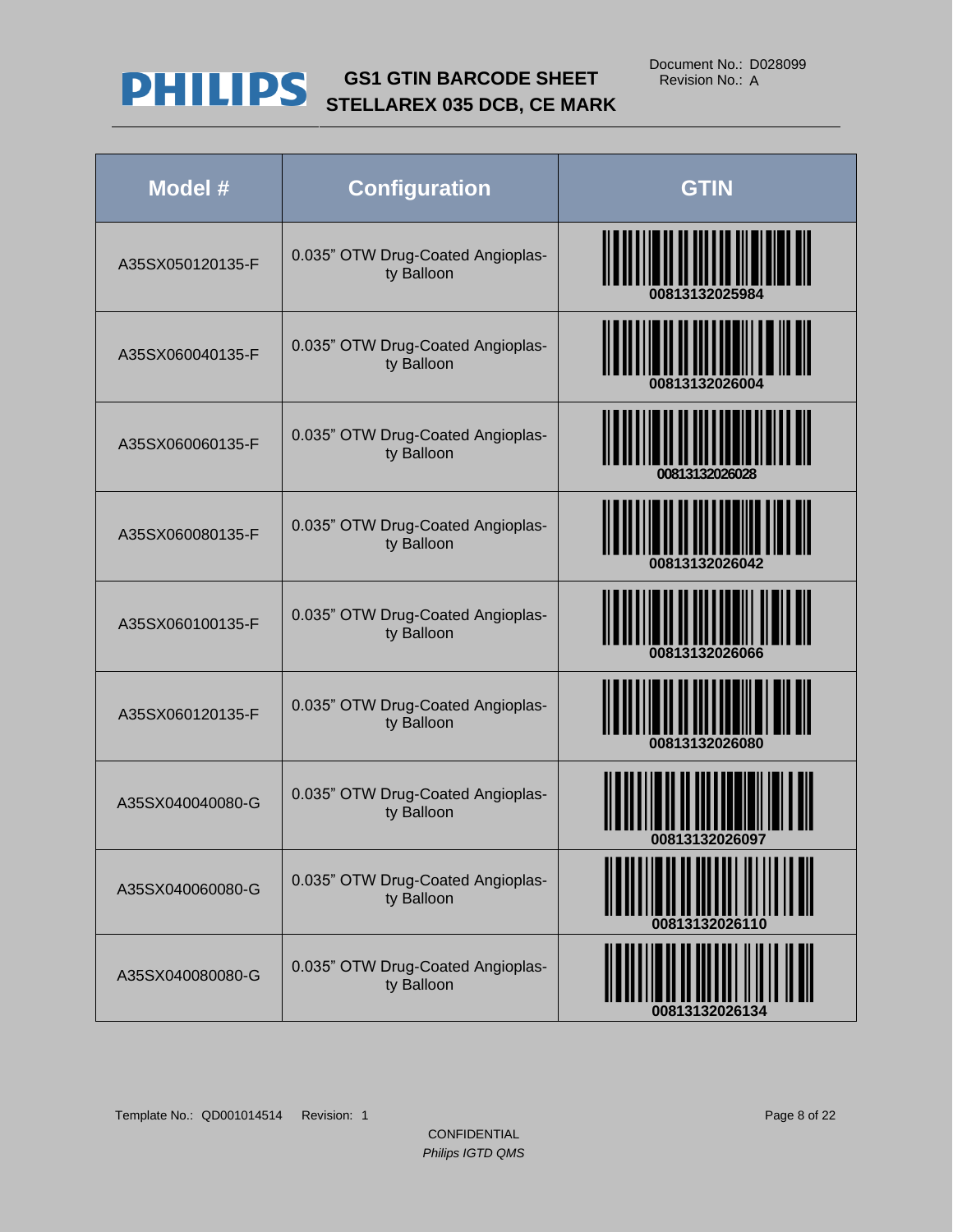

| Model #          | <b>Configuration</b>                            | <b>GTIN</b>                       |
|------------------|-------------------------------------------------|-----------------------------------|
| A35SX040100080-G | 0.035" OTW Drug-Coated Angioplas-<br>ty Balloon |                                   |
| A35SX040120080-G | 0.035" OTW Drug-Coated Angioplas-<br>ty Balloon | <b>TITUL II IIIIII III IIIIII</b> |
| A35SX050040080-G | 0.035" OTW Drug-Coated Angioplas-<br>ty Balloon |                                   |
| A35SX050060080-G | 0.035" OTW Drug-Coated Angioplas-<br>ty Balloon |                                   |
| A35SX050080080-G | 0.035" OTW Drug-Coated Angioplas-<br>ty Balloon |                                   |
| A35SX050100080-G | 0.035" OTW Drug-Coated Angioplas-<br>ty Balloon |                                   |
| A35SX050120080-G | 0.035" OTW Drug-Coated Angioplas-<br>ty Balloon |                                   |
| A35SX060040080-G | 0.035" OTW Drug-Coated Angioplas-<br>ty Balloon | 00813132026295                    |
| A35SX060060080-G | 0.035" OTW Drug-Coated Angioplas-<br>ty Balloon | ║║║                               |
| A35SX060080080-G | 0.035" OTW Drug-Coated Angioplas-<br>ty Balloon |                                   |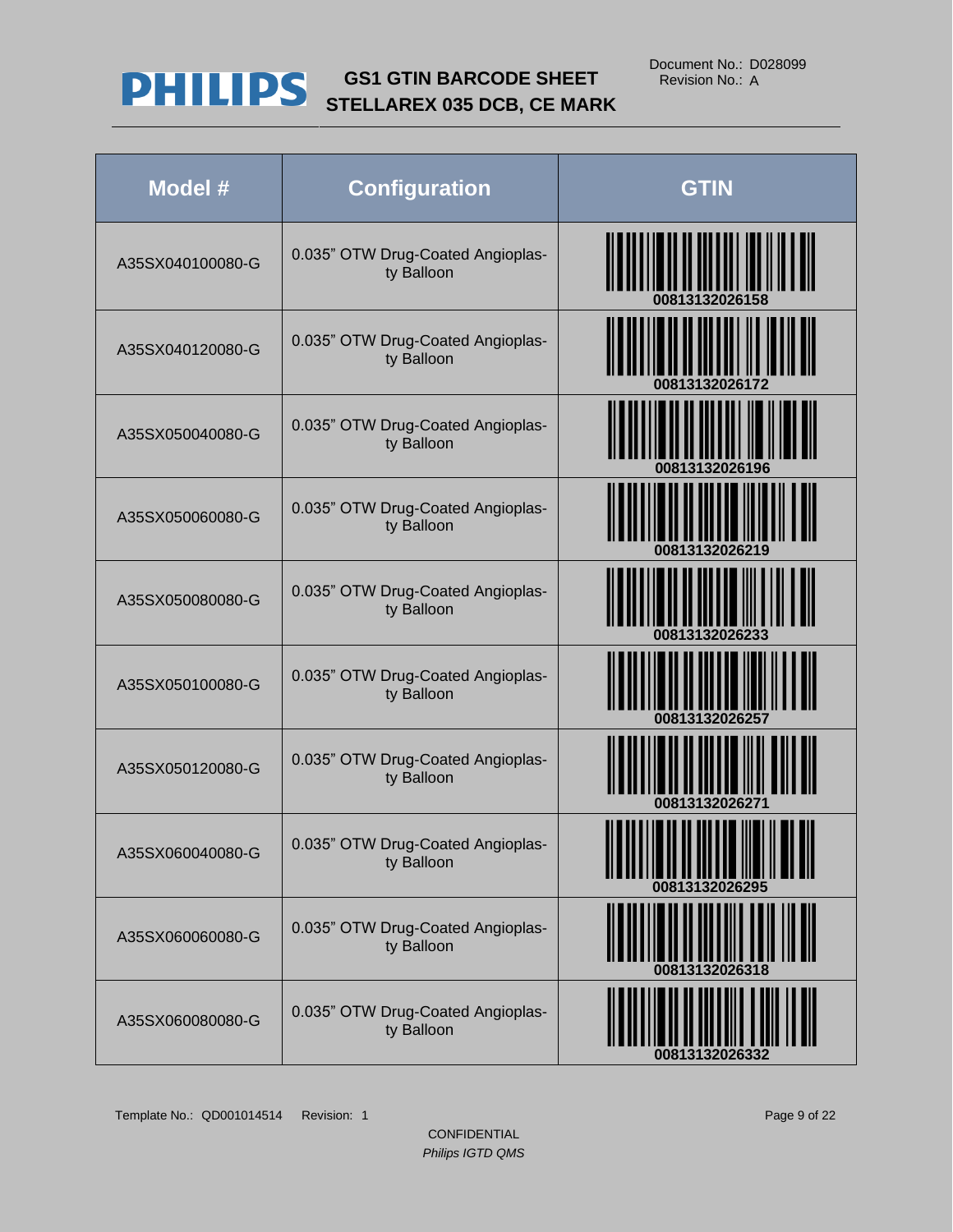

| Model #          | <b>Configuration</b>                            | <b>GTIN</b>    |
|------------------|-------------------------------------------------|----------------|
| A35SX060100080-G | 0.035" OTW Drug-Coated Angioplas-<br>ty Balloon | 00813132026356 |
| A35SX060120080-G | 0.035" OTW Drug-Coated Angioplas-<br>ty Balloon | 00813132026370 |
| A35SX040040135-G | 0.035" OTW Drug-Coated Angioplas-<br>ty Balloon |                |
| A35SX040060135-G | 0.035" OTW Drug-Coated Angioplas-<br>ty Balloon | 00813132026127 |
| A35SX040080135-G | 0.035" OTW Drug-Coated Angioplas-<br>ty Balloon |                |
| A35SX040100135-G | 0.035" OTW Drug-Coated Angioplas-<br>ty Balloon |                |
| A35SX040120135-G | 0.035" OTW Drug-Coated Angioplas-<br>ty Balloon | 00813132026189 |
| A35SX050040135-G | 0.035" OTW Drug-Coated Angioplas-<br>ty Balloon | 00813132026202 |
| A35SX050060135-G | 0.035" OTW Drug-Coated Angioplas-<br>ty Balloon | 00813132026226 |
| A35SX050080135-G | 0.035" OTW Drug-Coated Angioplas-<br>ty Balloon | 00813132026240 |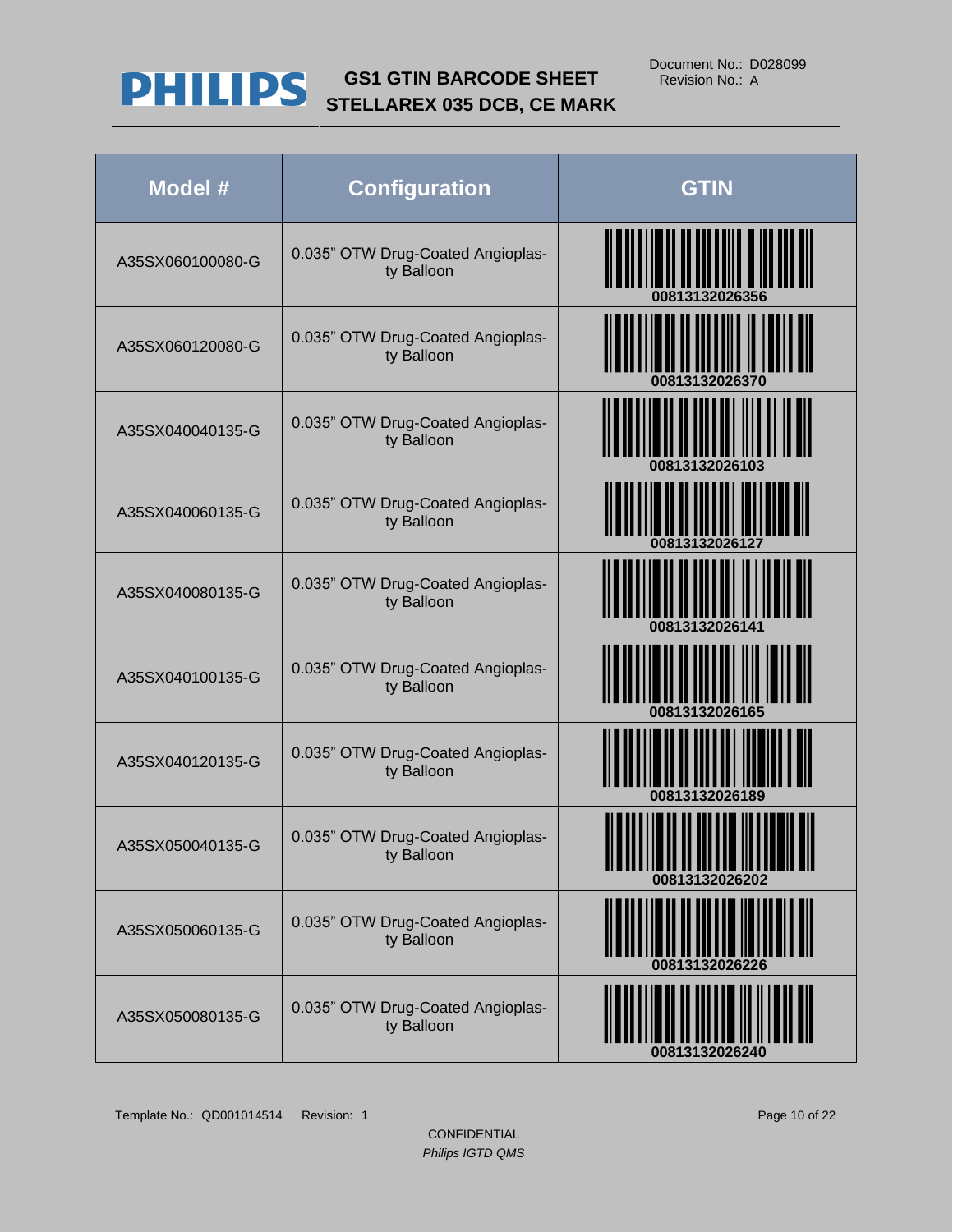

| Model #          | <b>Configuration</b>                            | <b>GTIN</b>    |
|------------------|-------------------------------------------------|----------------|
| A35SX050100135-G | 0.035" OTW Drug-Coated Angioplas-<br>ty Balloon |                |
| A35SX050120135-G | 0.035" OTW Drug-Coated Angioplas-<br>ty Balloon |                |
| A35SX060040135-G | 0.035" OTW Drug-Coated Angioplas-<br>ty Balloon | 00813132026301 |
| A35SX060060135-G | 0.035" OTW Drug-Coated Angioplas-<br>ty Balloon | 00813132026325 |
| A35SX060080135-G | 0.035" OTW Drug-Coated Angioplas-<br>ty Balloon | 00813132026349 |
| A35SX060100135-G | 0.035" OTW Drug-Coated Angioplas-<br>ty Balloon |                |
| A35SX060120135-G | 0.035" OTW Drug-Coated Angioplas-<br>ty Balloon | 00813132026387 |
| A35SX040040080-H | 0.035" OTW Drug-Coated Angioplas-<br>ty Balloon | 00813132027117 |
| A35SX040060080-H | 0.035" OTW Drug-Coated Angioplas-<br>ty Balloon | 00813132027148 |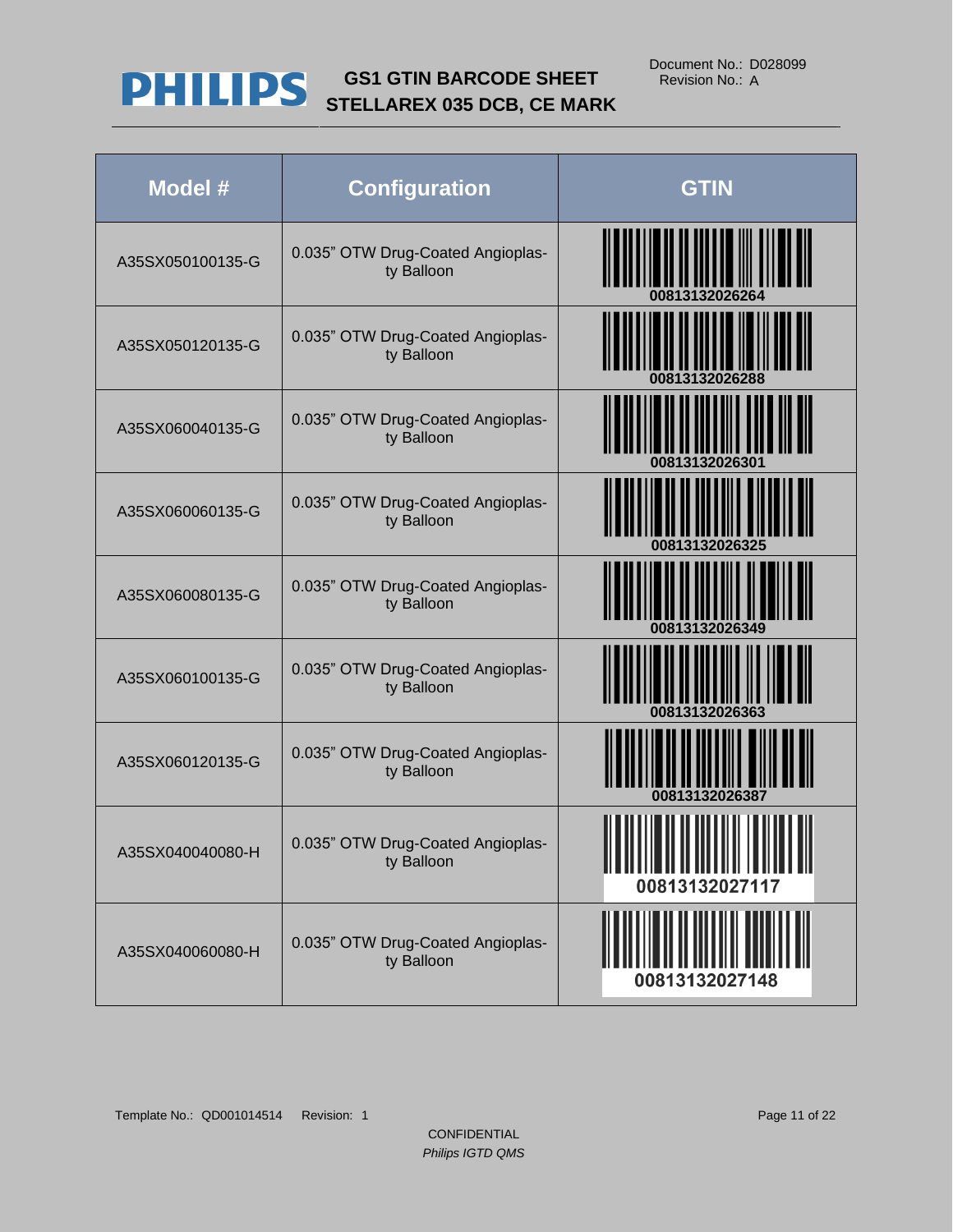

| Model #          | <b>Configuration</b>                            | <b>GTIN</b>    |
|------------------|-------------------------------------------------|----------------|
| A35SX040080080-H | 0.035" OTW Drug-Coated Angioplas-<br>ty Balloon | 00813132027124 |
| A35SX040100080-H | 0.035" OTW Drug-Coated Angioplas-<br>ty Balloon | 00813132027155 |
| A35SX040120080-H | 0.035" OTW Drug-Coated Angioplas-<br>ty Balloon | 00813132027131 |
| A35SX040150080-H | 0.035" OTW Drug-Coated Angioplas-<br>ty Balloon | 00813132026998 |
| A35SX040200080-H | 0.035" OTW Drug-Coated Angioplas-<br>ty Balloon | 00813132027001 |
| A35SX050040080-H | 0.035" OTW Drug-Coated Angioplas-<br>ty Balloon | 00813132027162 |
| A35SX050060080-H | 0.035" OTW Drug-Coated Angioplas-<br>ty Balloon | 00813132027193 |
| A35SX050080080-H | 0.035" OTW Drug-Coated Angioplas-<br>ty Balloon | 00813132027179 |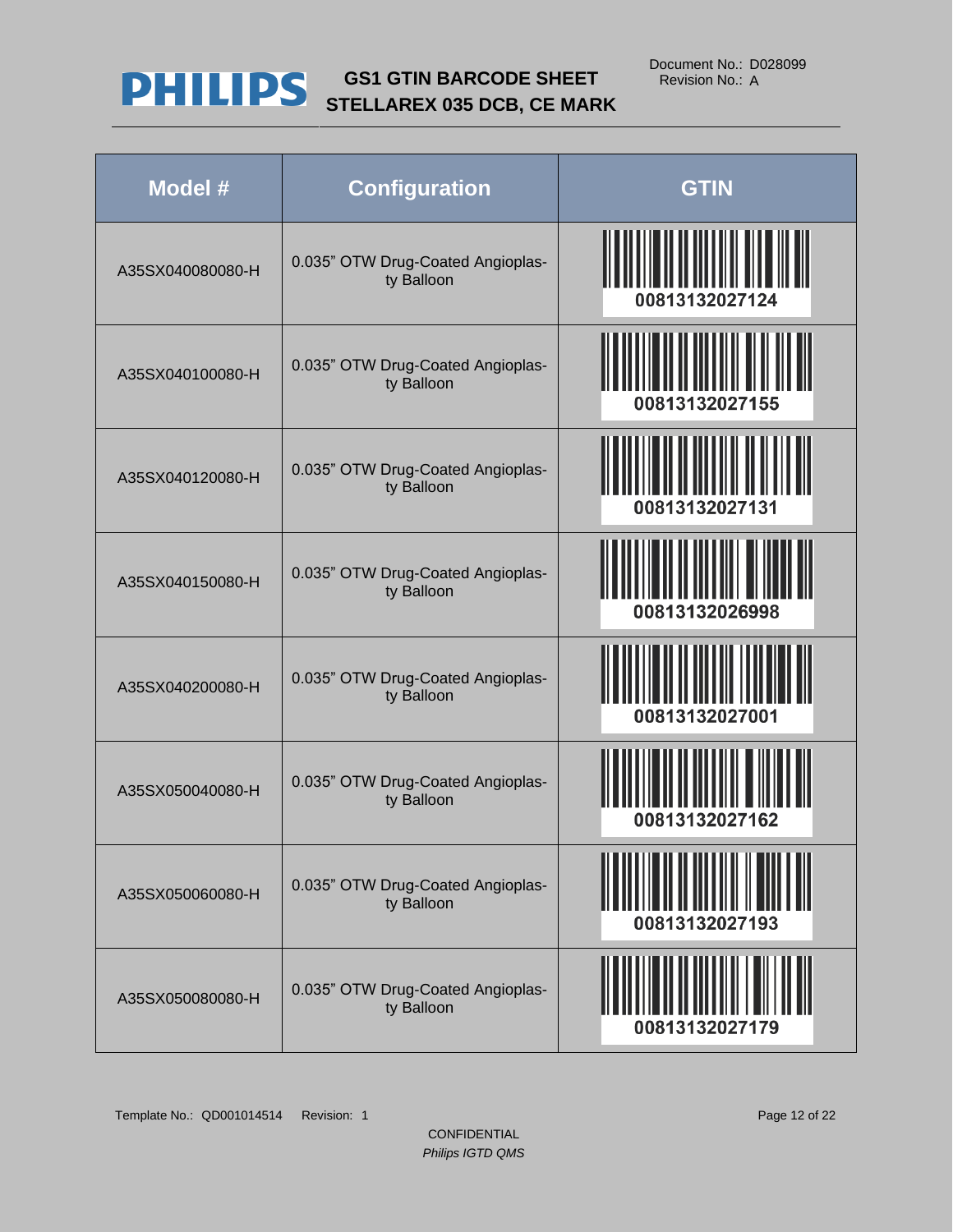

| Model #          | <b>Configuration</b>                            | <b>GTIN</b>    |
|------------------|-------------------------------------------------|----------------|
| A35SX050100080-H | 0.035" OTW Drug-Coated Angioplas-<br>ty Balloon | 00813132027209 |
| A35SX050120080-H | 0.035" OTW Drug-Coated Angioplas-<br>ty Balloon | 00813132027186 |
| A35SX050150080-H | 0.035" OTW Drug-Coated Angioplas-<br>ty Balloon | 00813132027018 |
| A35SX050200080-H | 0.035" OTW Drug-Coated Angioplas-<br>ty Balloon | 00813132027025 |
| A35SX060040080-H | 0.035" OTW Drug-Coated Angioplas-<br>ty Balloon | 00813132027216 |
| A35SX060060080-H | 0.035" OTW Drug-Coated Angioplas-<br>ty Balloon | 00813132027247 |
| A35SX060080080-H | 0.035" OTW Drug-Coated Angioplas-<br>ty Balloon | 00813132027223 |
| A35SX060100080-H | 0.035" OTW Drug-Coated Angioplas-<br>ty Balloon | 00813132027254 |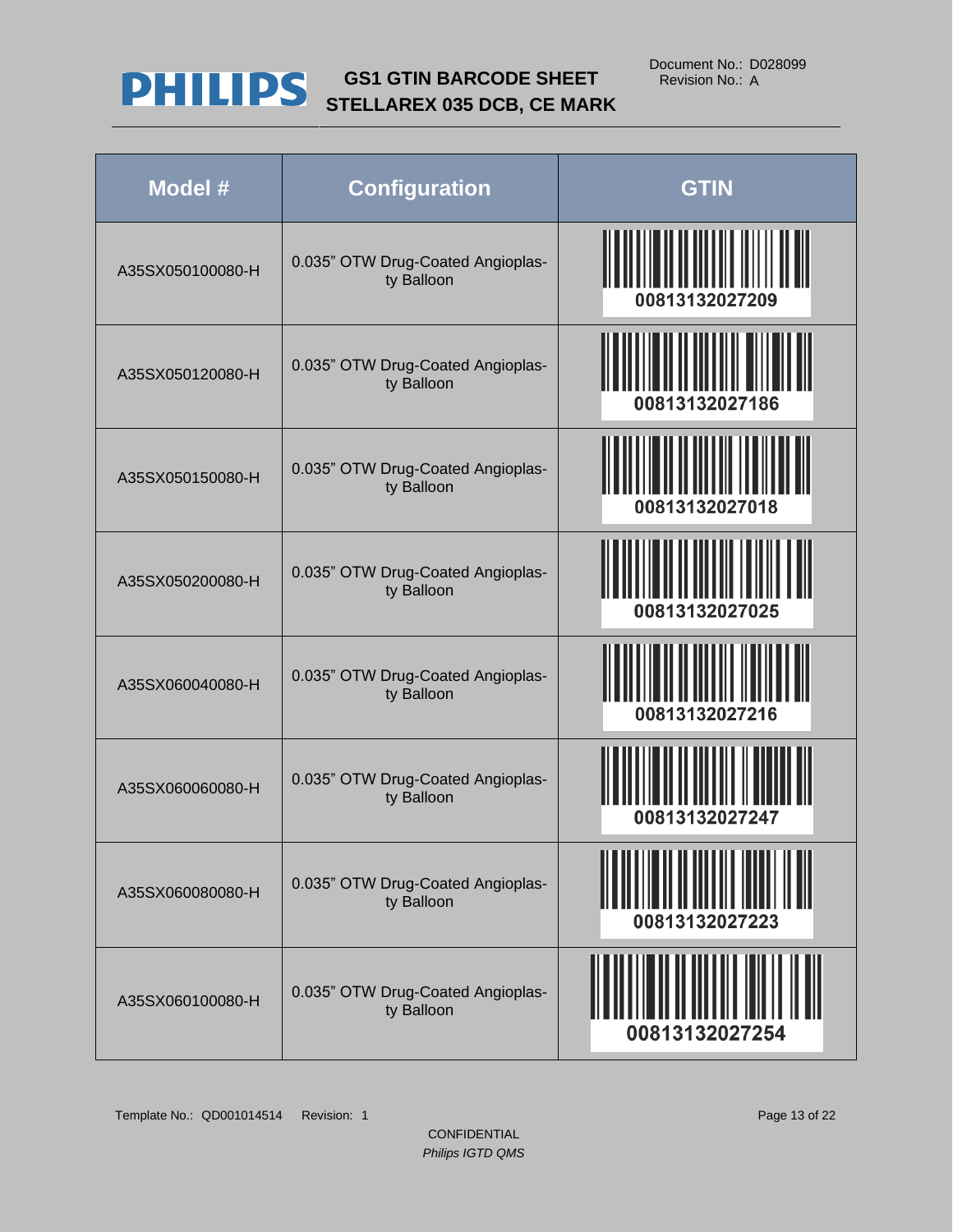

| Model #          | <b>Configuration</b>                            | <b>GTIN</b>    |
|------------------|-------------------------------------------------|----------------|
| A35SX060120080-H | 0.035" OTW Drug-Coated Angioplas-<br>ty Balloon | 00813132027230 |
| A35SX060150080-H | 0.035" OTW Drug-Coated Angioplas-<br>ty Balloon | 00813132027032 |
| A35SX060200080-H | 0.035" OTW Drug-Coated Angioplas-<br>ty Balloon | 00813132027049 |
| A35SX040040135-H | 0.035" OTW Drug-Coated Angioplas-<br>ty Balloon | 00813132027261 |
| A35SX040060135-H | 0.035" OTW Drug-Coated Angioplas-<br>ty Balloon | 00813132027292 |
| A35SX040080135-H | 0.035" OTW Drug-Coated Angioplas-<br>ty Balloon | 00813132027278 |
| A35SX040100135-H | 0.035" OTW Drug-Coated Angioplas-<br>ty Balloon | 00813132027308 |
| A35SX040120135-H | 0.035" OTW Drug-Coated Angioplas-<br>ty Balloon | 00813132027285 |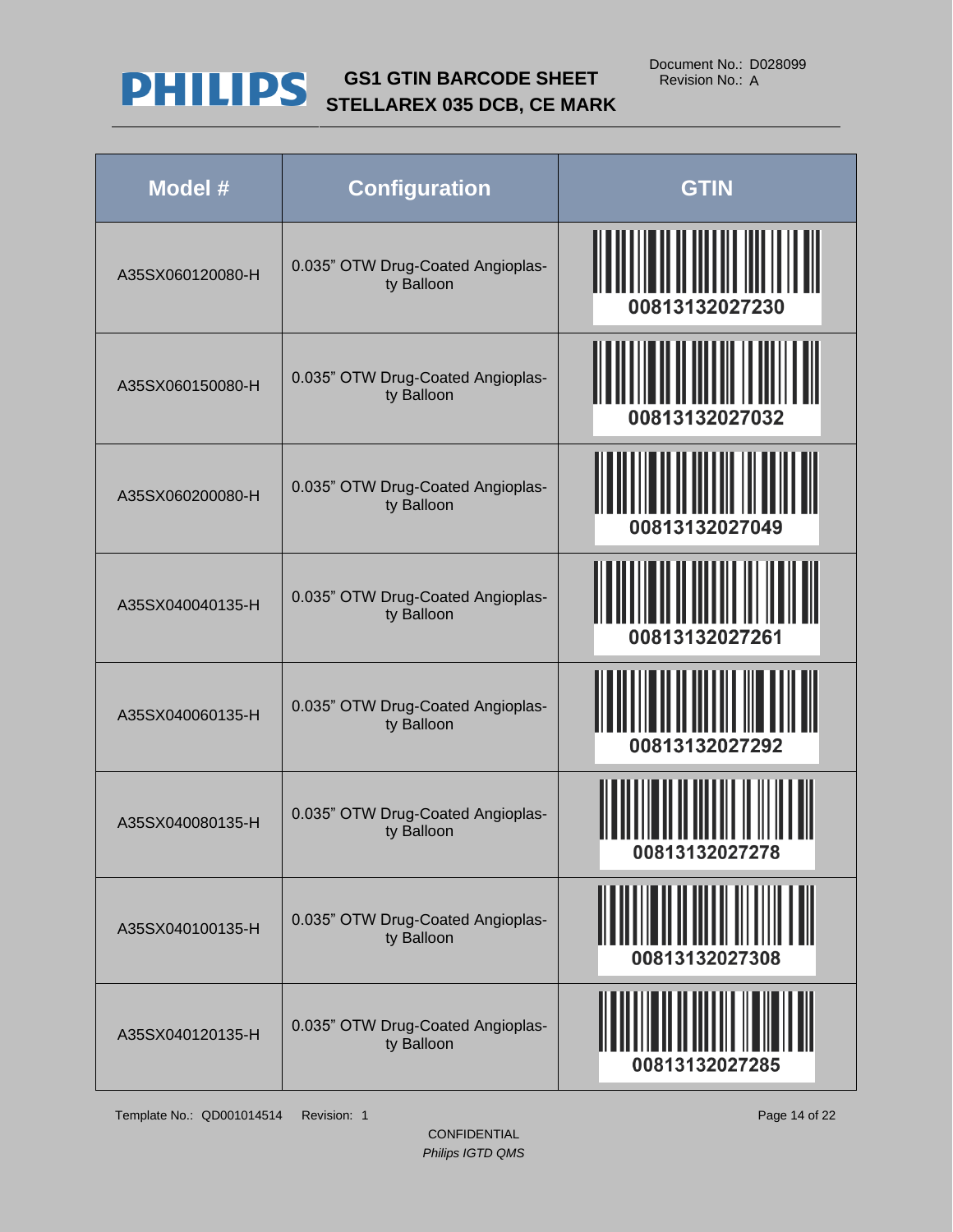

| Model #          | <b>Configuration</b>                            | <b>GTIN</b>    |
|------------------|-------------------------------------------------|----------------|
| A35SX040150135-H | 0.035" OTW Drug-Coated Angioplas-<br>ty Balloon | 00813132027056 |
| A35SX040200135-H | 0.035" OTW Drug-Coated Angioplas-<br>ty Balloon | 00813132027063 |
| A35SX050040135-H | 0.035" OTW Drug-Coated Angioplas-<br>ty Balloon | 00813132027315 |
| A35SX050060135-H | 0.035" OTW Drug-Coated Angioplas-<br>ty Balloon | 00813132027346 |
| A35SX050080135-H | 0.035" OTW Drug-Coated Angioplas-<br>ty Balloon | 00813132027322 |
| A35SX050100135-H | 0.035" OTW Drug-Coated Angioplas-<br>ty Balloon | 00813132027353 |
| A35SX050120135-H | 0.035" OTW Drug-Coated Angioplas-<br>ty Balloon | 00813132027339 |
| A35SX050150135-H | 0.035" OTW Drug-Coated Angioplas-<br>ty Balloon | 00813132027070 |

Template No.: QD001014514 Revision: 1 Page 15 of 22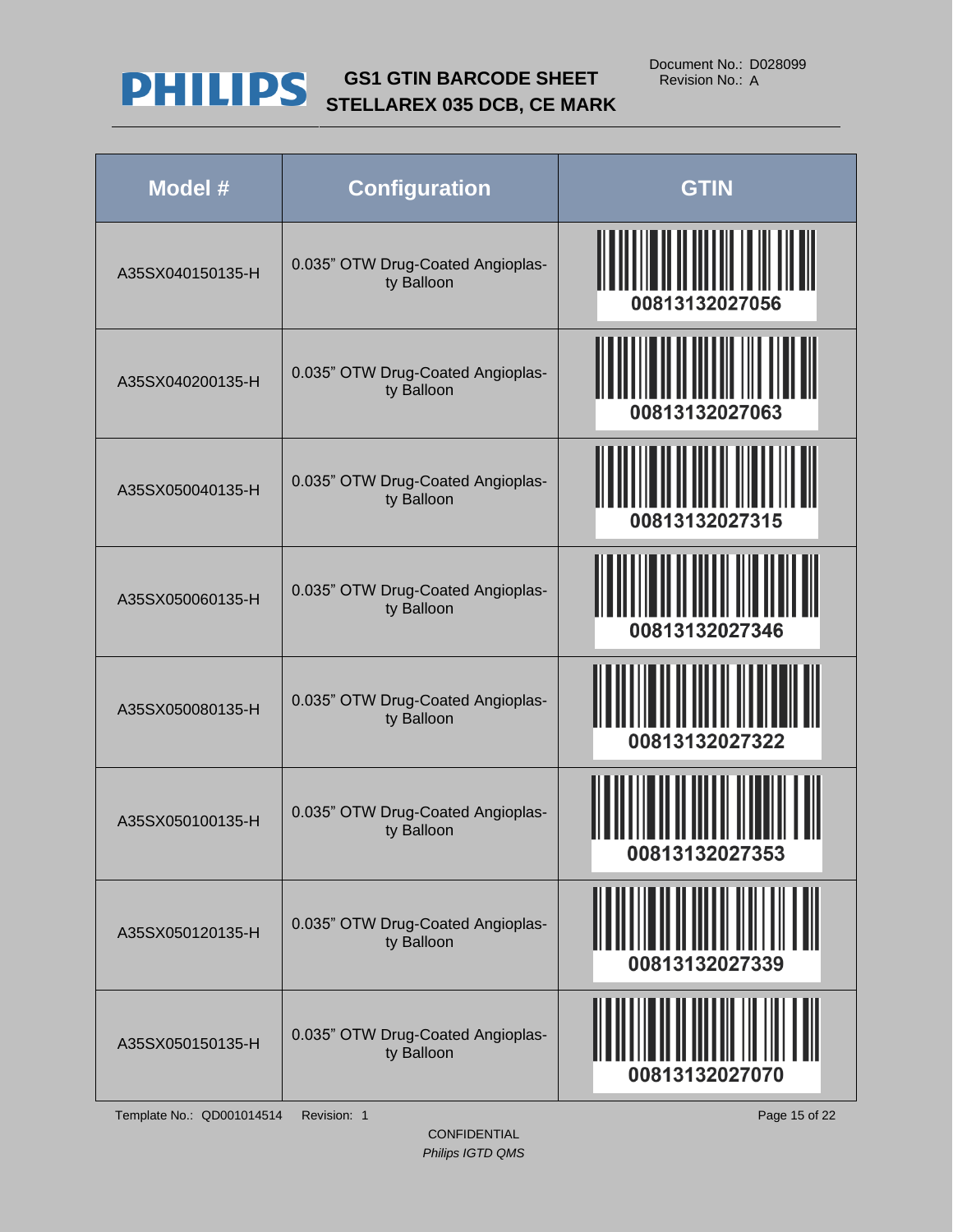

| Model #          | <b>Configuration</b>                            | <b>GTIN</b>                               |
|------------------|-------------------------------------------------|-------------------------------------------|
| A35SX050200135-H | 0.035" OTW Drug-Coated Angioplas-<br>ty Balloon | <b>IIIIIIIIIIIIII</b><br>00813132027087   |
| A35SX060040135-H | 0.035" OTW Drug-Coated Angioplas-<br>ty Balloon | 00813132027360                            |
| A35SX060060135-H | 0.035" OTW Drug-Coated Angioplas-<br>ty Balloon | 00813132027391                            |
| A35SX060080135-H | 0.035" OTW Drug-Coated Angioplas-<br>ty Balloon | 00813132027377                            |
| A35SX060100135-H | 0.035" OTW Drug-Coated Angioplas-<br>ty Balloon | 00813132027407                            |
| A35SX060120135-H | 0.035" OTW Drug-Coated Angioplas-<br>ty Balloon | ,,,,,,,,,,,,,,,,,,,,,,,<br>00813132027384 |
| A35SX060150135-H | 0.035" OTW Drug-Coated Angioplas-<br>ty Balloon | 00813132027094                            |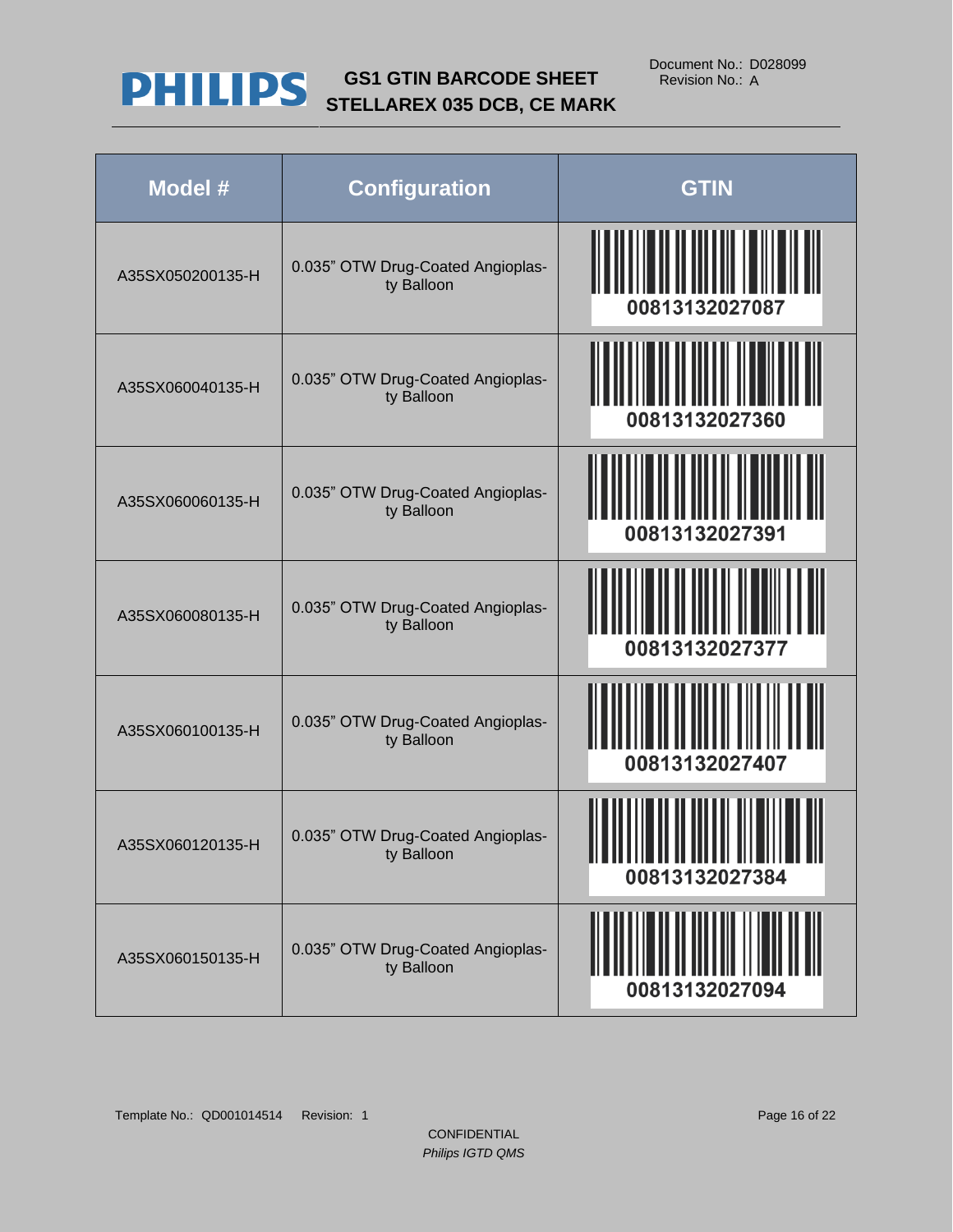

| Model #          | <b>Configuration</b>                            | <b>GTIN</b>    |
|------------------|-------------------------------------------------|----------------|
| A35SX060200135-H | 0.035" OTW Drug-Coated Angioplas-<br>ty Balloon | 00813132027100 |
| A35SX040040080-K | PTX-COATED PTA, BD 4mm, BL<br>40mm, CL 80cm     | 00813132028343 |
| A35SX040080080-K | PTX-COATED PTA, BD 4mm, BL<br>80mm, CL 80cm     | 00813132028350 |
| A35SX040120080-K | PTX-COATED PTA, BD 4mm, BL<br>120mm, CL 80cm    | 00813132028367 |
| A35SX040060080-K | PTX-COATED PTA, BD 4mm, BL<br>60mm, CL 80cm     | 00813132028374 |
| A35SX040100080-K | PTX-COATED PTA, BD 4mm, BL<br>100mm, CL 80cm    | 00813132028381 |
| A35SX050040080-K | PTX-COATED PTA, BD 5mm, BL<br>40mm, CL 80cm     | 00813132028398 |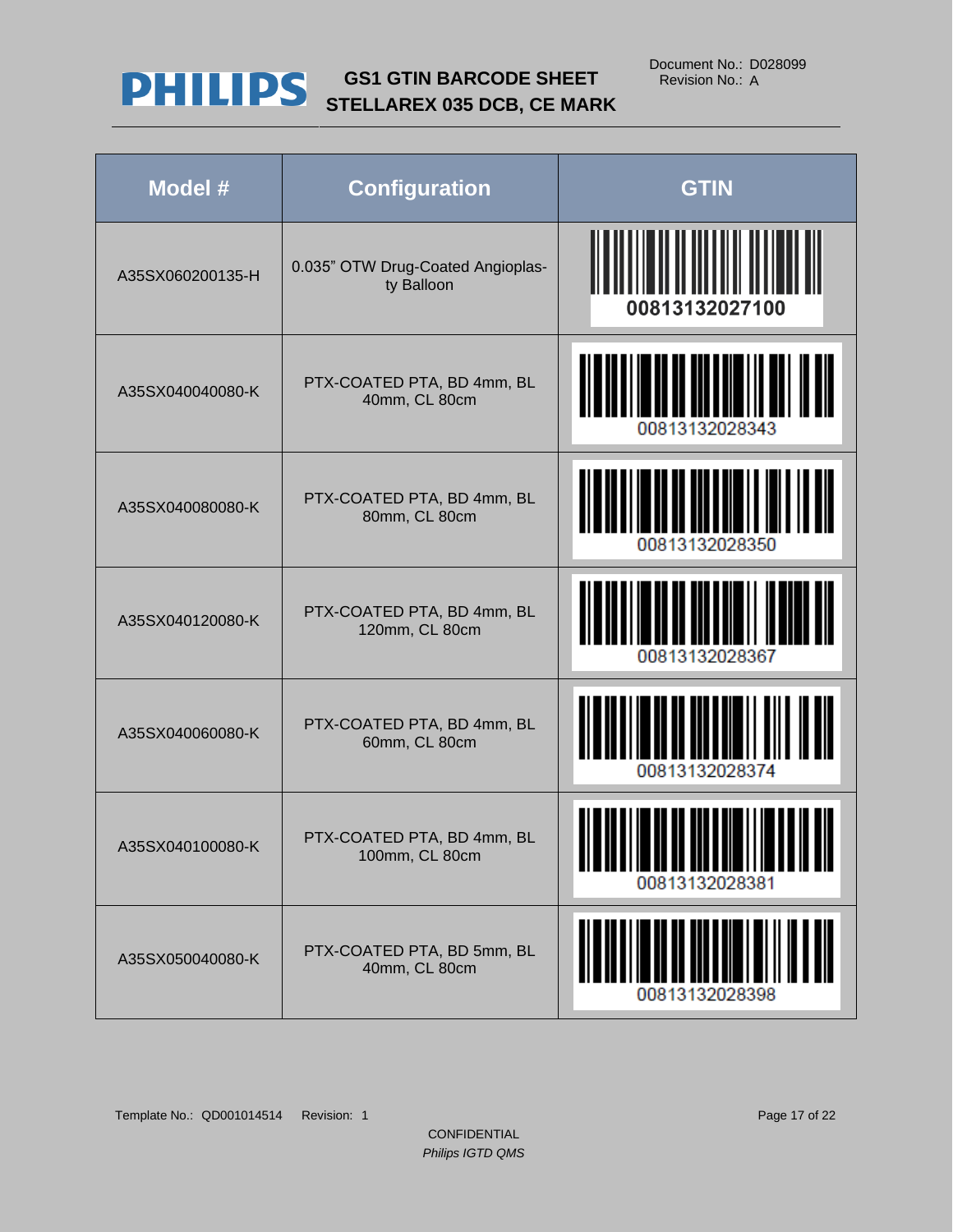

| Model #          | <b>Configuration</b>                         | <b>GTIN</b>                                                               |
|------------------|----------------------------------------------|---------------------------------------------------------------------------|
| A35SX050080080-K | PTX-COATED PTA, BD 5mm, BL<br>80mm, CL 80cm  | 00813132028404                                                            |
| A35SX050120080-K | PTX-COATED PTA, BD 5mm, BL<br>120mm, CL 80cm | 00813132028411                                                            |
| A35SX050060080-K | PTX-COATED PTA, BD 5mm, BL<br>60mm, CL 80cm  | 00813132028428                                                            |
| A35SX050100080-K | PTX-COATED PTA, BD 5mm, BL<br>100mm, CL 80cm | 00813132028435                                                            |
| A35SX060040080-K | PTX-COATED PTA, BD 6mm, BL<br>40mm, CL 80cm  | 00813132028442                                                            |
| A35SX060080080-K | PTX-COATED PTA, BD 6mm, BL<br>80mm, CL 80cm  | <u>BI W OU H I IW OU DE BOU U DI WI W DIUII I U WIH</u><br>00813132028459 |
| A35SX060120080-K | PTX-COATED PTA, BD 6mm, BL<br>120mm, CL 80cm | 00813132028466                                                            |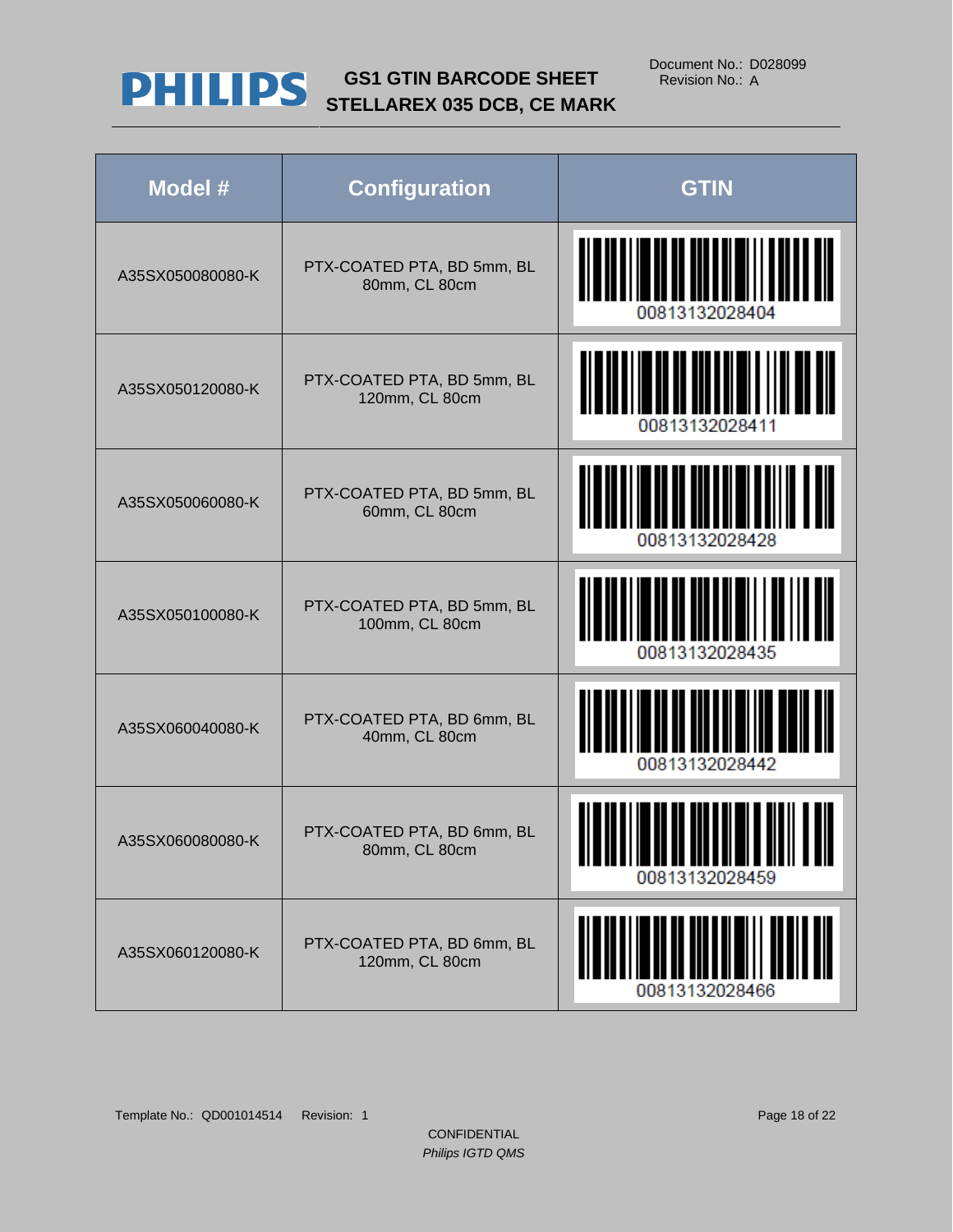

| Model #          | <b>Configuration</b>                          | <b>GTIN</b>    |
|------------------|-----------------------------------------------|----------------|
| A35SX060060080-K | PTX-COATED PTA, BD 6mm, BL<br>60mm, CL 80cm   | 00813132028473 |
| A35SX060100080-K | PTX-COATED PTA, BD 6mm, BL<br>100mm, CL 80cm  | 00813132028480 |
| A35SX040040135-K | PTX-COATED PTA, BD 4mm, BL<br>40mm, CL 135cm  | 00813132028497 |
| A35SX040080135-K | PTX-COATED PTA, BD 4mm, BL<br>80mm, CL 135cm  | 00813132028503 |
| A35SX040120135-K | PTX-COATED PTA, BD 4mm, BL<br>120mm, CL 135cm | 00813132028510 |
| A35SX040060135-K | PTX-COATED PTA, BD 4mm, BL<br>60mm, CL 135cm  | 00813132028527 |
| A35SX040100135-K | PTX-COATED PTA, BD 4mm, BL<br>100mm, CL 135cm | 00813132028534 |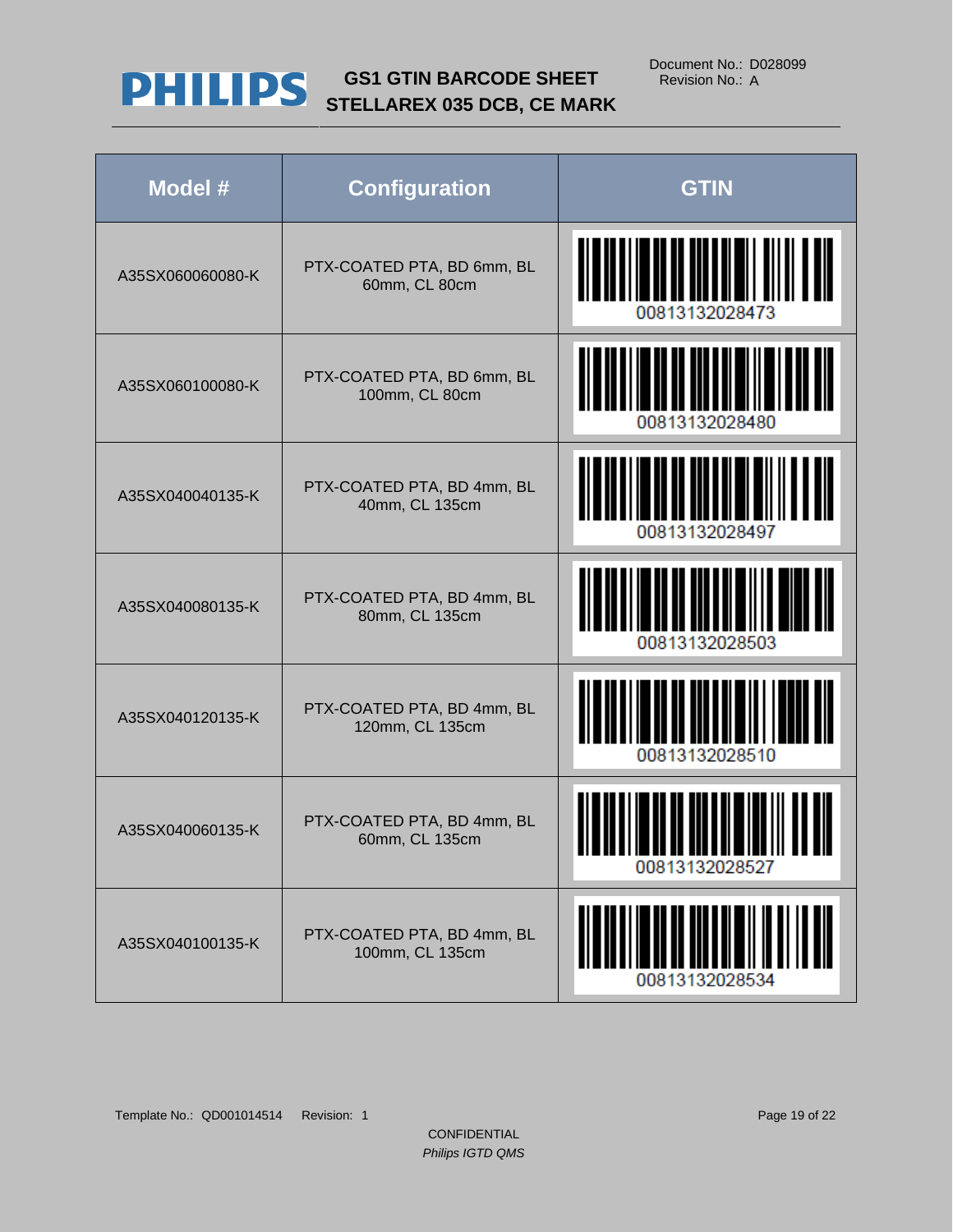

| Model #          | <b>Configuration</b>                          | <b>GTIN</b>                                                                    |
|------------------|-----------------------------------------------|--------------------------------------------------------------------------------|
| A35SX050040135-K | PTX-COATED PTA, BD 5mm, BL<br>40mm, CL 135cm  | 00813132028541                                                                 |
| A35SX050080135-K | PTX-COATED PTA, BD 5mm, BL<br>80mm, CL 135cm  | 00813132028558                                                                 |
| A35SX050120135-K | PTX-COATED PTA, BD 5mm, BL<br>120mm, CL 135cm | 00813132028565                                                                 |
| A35SX050060135-K | PTX-COATED PTA, BD 5mm, BL<br>60mm, CL 135cm  | <u>HALININ III III</u><br>00813132028572                                       |
| A35SX050100135-K | PTX-COATED PTA, BD 5mm, BL<br>100mm, CL 135cm | 00813132028589                                                                 |
| A35SX060040135-K | PTX-COATED PTA, BD 6mm, BL<br>40mm, CL 135cm  | <u> A 1 m an a 1 1 m an an an ann a bha 11 m 11 ann an a</u><br>00813132028596 |
| A35SX060080135-K | PTX-COATED PTA, BD 6mm, BL<br>80mm, CL 135cm  | 00813132028602                                                                 |
| A35SX060120135-K | PTX-COATED PTA, BD 6mm, BL<br>120mm, CL 135cm |                                                                                |

Template No.: QD001014514 Revision: 1 Page 20 of 22

CONFIDENTIAL *Philips IGTD QMS*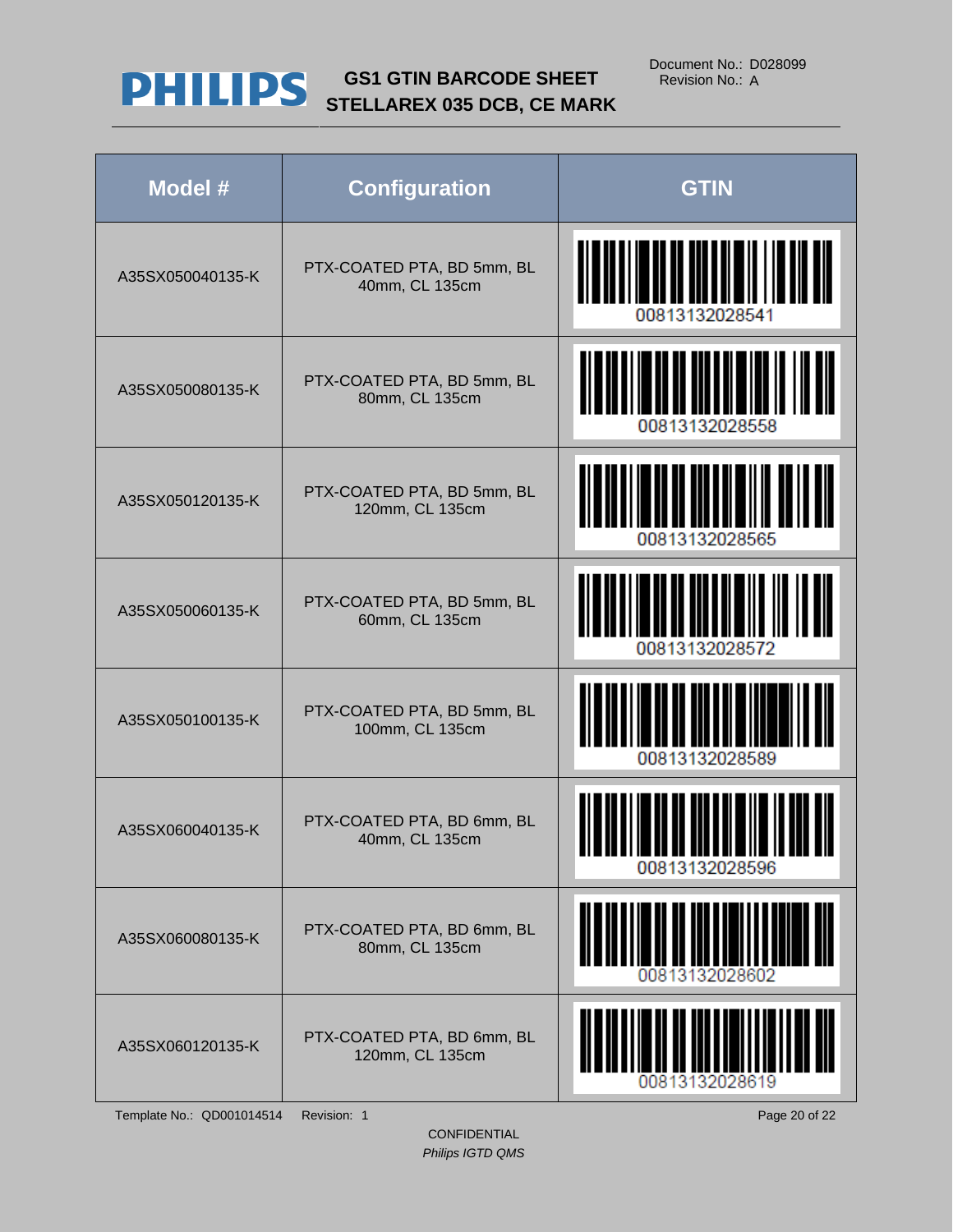

| Model #          | <b>Configuration</b>                          | <b>GTIN</b>                                      |
|------------------|-----------------------------------------------|--------------------------------------------------|
| A35SX060060135-K | PTX-COATED PTA, BD 6mm, BL<br>60mm, CL 135cm  | <u> A AALTA ITTI JULI 1 AI</u><br>00813132028626 |
| A35SX060100135-K | PTX-COATED PTA, BD 6mm, BL<br>100mm, CL 135cm | <u>HIIIIIIIIIII</u><br>00813132028633            |
| A35SX040150080-K | PTX-COATED PTA, BD 4mm, BL<br>150mm, CL 80cm  | 00813132028640                                   |
| A35SX040200080-K | PTX-COATED PTA, BD 4mm, BL<br>200mm, CL 80cm  | 00813132028657                                   |
| A35SX050150080-K | PTX-COATED PTA, BD 5mm, BL<br>150mm, CL 80cm  | 00813132028664                                   |
| A35SX050200080-K | PTX-COATED PTA, BD 5mm, BL<br>200mm, CL 80cm  | 00813132028671                                   |
| A35SX060150080-K | PTX-COATED PTA, BD 6mm, BL<br>150mm, CL 80cm  |                                                  |
| A35SX060200080-K | PTX-COATED PTA, BD 6mm, BL<br>200mm, CL 80cm  | 00813132028695                                   |